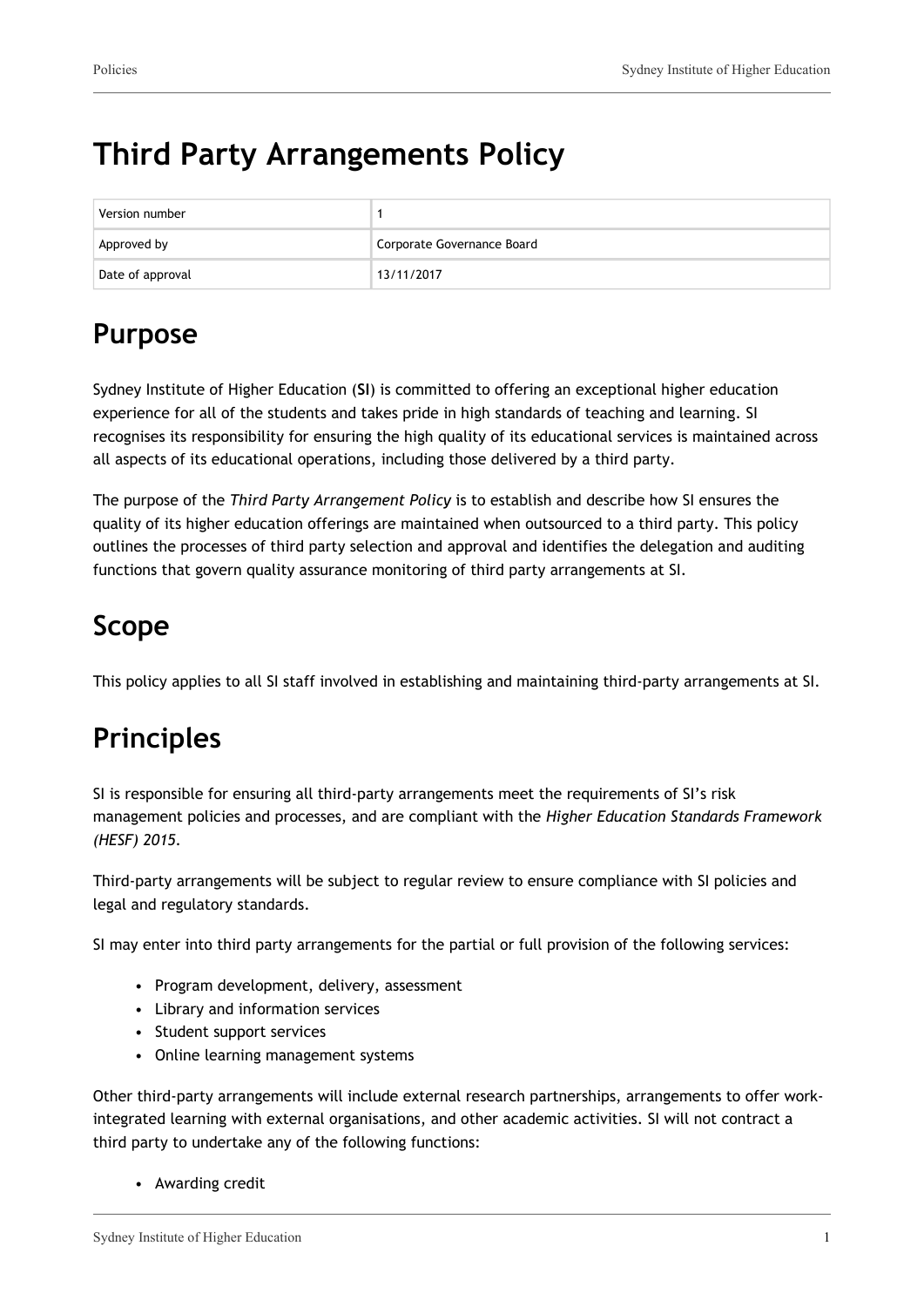- Conferring degrees
- Admissions processes
- All third parties with which SI enters into an arrangement will:
- Share SI's values and dedication to providing quality outcomes for students
- Employ qualified staff
- Provide comprehensive business plans
- Agree to the requirements of SI's policies and procedures.

All third-party arrangements will be governed by a contract approved by the *Corporate Governance Board*. Arrangements between a third party and SI will not be implemented until such a contract is approved and signed.

### **Procedures**

#### *Roles and responsibilities*

The *Corporate Governance Board* will:

- Annually review third party arrangements to ensure compliance with the third party arrangement contract, SI's policies and procedures, and the *Threshold Standards 2015*.
- Inform SI's legal representative of all third party arrangements SI enters
- Appoint legal expertise to review third-party arrangement contracts on behalf of SI

#### The President will:

- Provide a primary point of contact between SI staff and the third party
- Identify third parties suitable to enter into an arrangement with SI
- Oversee all the stated third party arrangements as per the third party contract
- Provide the third party with regular updates from SI and notifying the third party of any relevant changes to SI policy or circumstance
- Liaise with the Finance Manager in case there is a need for continued financial input or review
- Liaise with the third party and relevant SI departments to ensure the monitoring and reporting requirements established in this policy are met
- Submit a report, in accordance with the *Compliance Calendar*, to the *Corporate Governance Board* assessing quality assurance of third party arrangements
- Submit a report, in accordance with the *Compliance Calendar*, to the *Corporate Governance Board* reviewing the performance of third party providers

#### *Third-party arrangement contracts*

Third-party arrangement contracts will be drawn by a legal representative of SI to include:

- SI's expectations of the third party
- The rights and responsibilities of SI and the third party
- Requirements for compliance with SI policies and the *HESF 2015*
- Clauses providing for the monitoring and review of third party arrangements against SI procedures
- How SI's quality requirements will be communicated to third parties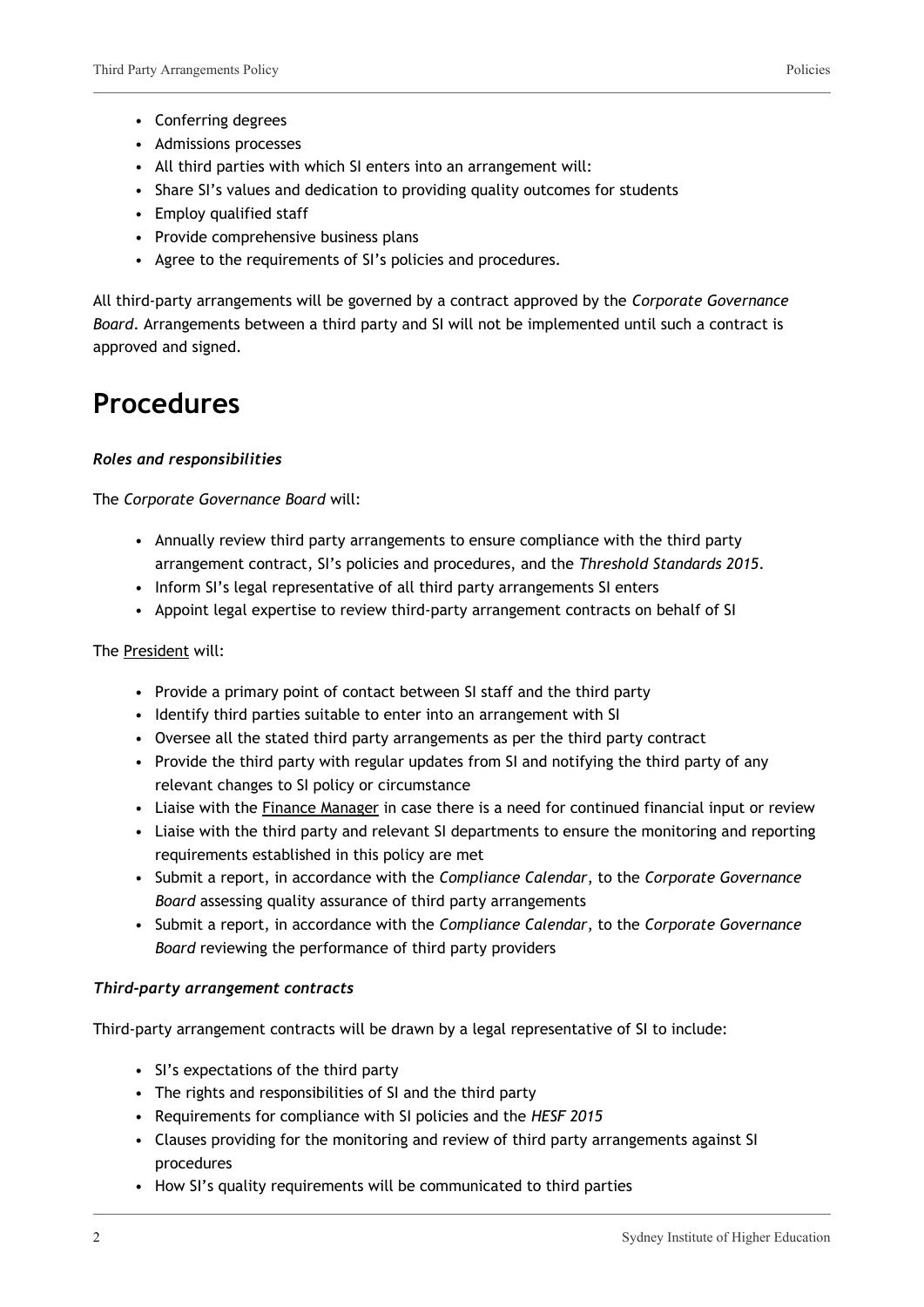- How the third party will deliver a service to meet SI's requirements
- Monitoring and reporting mechanisms of third party performance
- Procedures in the event of contractual non-compliance
- Termination and suspension processes for third party arrangements

#### *Monitoring and review of third-party arrangements*

The President will maintain a register recording all current agreements between SI and third parties.

The President is responsible for reviewing third party performance and will submit a third-party performance report to the *Corporate Governance Board*, in accordance with the *Compliance Calendar*. The third-party performance report will review:

- The impact of the arrangement on the intended work area
- The extent to which the third party meets the requirements of the third party arrangement contract
- The ongoing necessity of the third-party arrangement
- Pathways implemented for feedback and complaints of third party service providers
- Any improvements or issues since the previous review
- Adjustments made to the third party arrangement, and reasons for adjustments
- Review of budgeting against expenditure
- Maintenance of the register of agreements
- Staff and student feedback of third party performance
- The *Corporate Governance Board* will make the decision to renew a third party contract based on the third party performance review.

In the event that a third-party arrangement is terminated, SI will immediately notify all relevant bodies.

#### *Quality assurance*

The President is responsible for reporting on the quality assurance of third party arrangements. The President will submit third party quality assurance report, in accordance with the *Compliance Calendar*, to the *Corporate Governance Board* which assess the following:

- The strategic rationale for the arrangement
- The financial impact of the arrangement
- The risks associated with the arrangement
- Safeguards in place to ensure compliance with internal SI policies and external regulatory requirements
- Both parties' terminating path for the arrangement

The reputation of the third party, including their:

- Financial standing
- Track record of performance
- Integrity of operations

The President will conduct a major review of the third party arrangement halfway through the agreed period of the third party's service provision, as stipulated in the contract arrangement. The major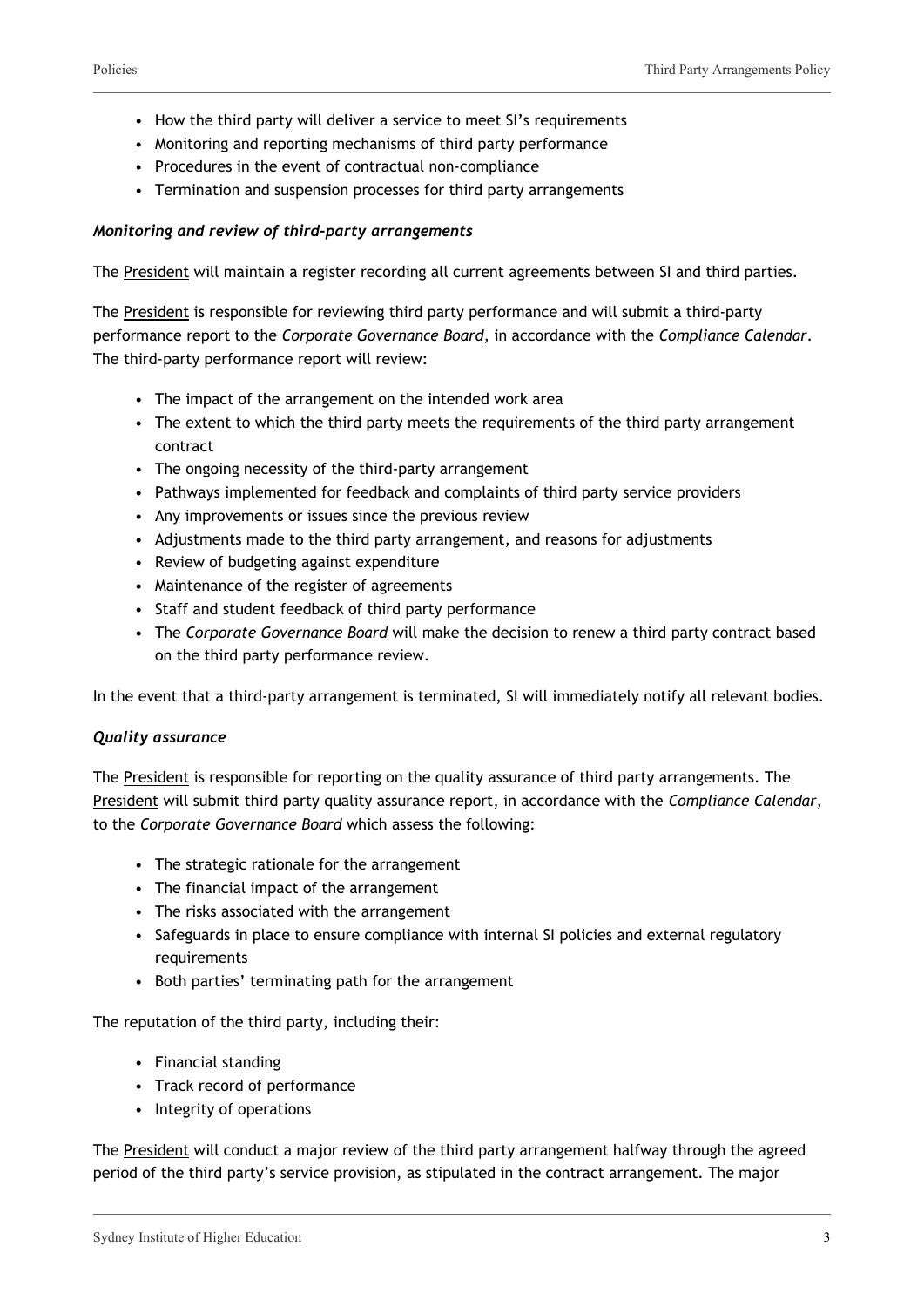#### review will:

- Ensure all third-party provider activities comply with the relevant national and state legislation, and the threshold standards
- Accept responsibility for maintaining internal and external alignment of assessment, program delivery, design, and admission requirements.
- Ensure that any premise exterior to SI in which SI students undertake educational activities matches SI's standards
- Ensure the third party exercises high-quality supervision over its activities
- Accept responsibility for the welfare of students in the case that the third-party ceases to function, or the arrangement is terminated

#### *Research partnerships*

In the case that SI or a staff member at SI enter into a research partnership, the following steps must be taken in addition to the above:

- A Chief Investigator (CI) must be assigned
- The CI must develop a proposal on the research partnership for submission to the Dean

On approval by the Dean, the relevant parties must clarify:

- Authorship of the research
- Ownership of intellectual property generated
- Entitlement to any financial proceeds must be clarified
- The use of SI resources must be cleared SI
- All relevant parties must sign a written agreement on the above details.

On conclusion of the partnership, the CI must submit a report describing the research outcomes, authorship and IP finalisation, the use of resources and any commercialisation of the research produced.

## **Policy Implementation and Monitoring**

The Corporate Governance Board delegates responsibility for the day-to-day implementation of this policy to Finance Manager and President.

The Corporate Governance Board will review all periodic reports from relevant committees and staff members, in accordance with the *Compliance Calendar*.

The Corporate Governance Board must ensure that findings of these monitoring activities are taken into account in planning, quality assurance and improvement processes.

### **Definitions**

**Corporate Governance Board**: the governing body responsible for oversight of all higher education operations, including the ongoing viability of the institution and the quality of its higher education delivery. The *Corporate Governance Board* guides management and delegates responsibility for academic